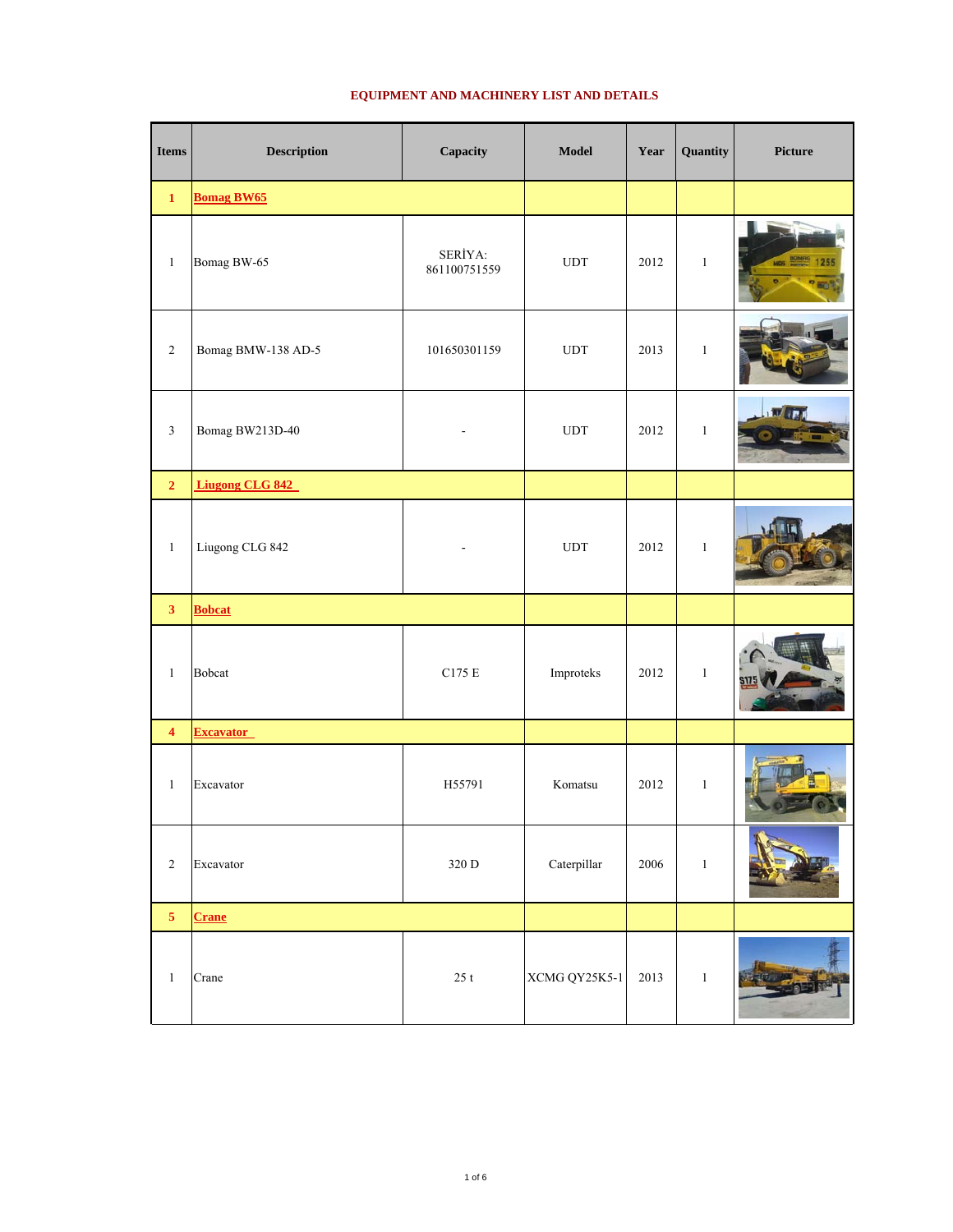| <b>Items</b>       | <b>Description</b> | Capacity           | Model                      | Year | Quantity     | Picture |
|--------------------|--------------------|--------------------|----------------------------|------|--------------|---------|
| $\boldsymbol{6}$   | <b>Truck</b>       |                    |                            |      |              |         |
| $\,1\,$            | <b>BMC</b>         | $15\ {\rm t}$      | $\rm{H}iab$                | 1998 | $\,1\,$      |         |
| $\sqrt{2}$         | Mersedes Benz      | $5\ {\rm t}$       | Hiab                       | 1997 | $\,1$        |         |
| $\sqrt{3}$         | Ford               | $20\ \mathrm{cub}$ | $\rm{Cargo}$               | 2012 | $1\,$        |         |
| $\overline{4}$     | Hova               | $20\ \mathrm{cub}$ | ZZ3257N3847A               | 2012 | $\mathbf{1}$ |         |
| 5                  | Kamaz              | $20\ {\rm t}$      | 54115                      | 2006 | $\mathbf{1}$ |         |
| $\sqrt{6}$         | Maz                | $20\ {\rm t}$      | 642508                     | 2006 | $\,1$        |         |
| $\boldsymbol{7}$   | Qazel              | $2\ {\rm t}$       | 3302-111                   | 2003 | $\,1\,$      |         |
| $\overline{\bf 7}$ | <b>FORK LIFT</b>   |                    |                            |      |              |         |
| $\,1\,$            | <b>FORK LIFT</b>   | $5\ {\rm T}$       | Balqarkan                  | 2007 | $\,1\,$      |         |
| $\sqrt{2}$         | <b>FORK LIFT</b>   | $5\ {\rm T}$       | $\operatorname{Balqarkan}$ | 2013 | $\,1\,$      |         |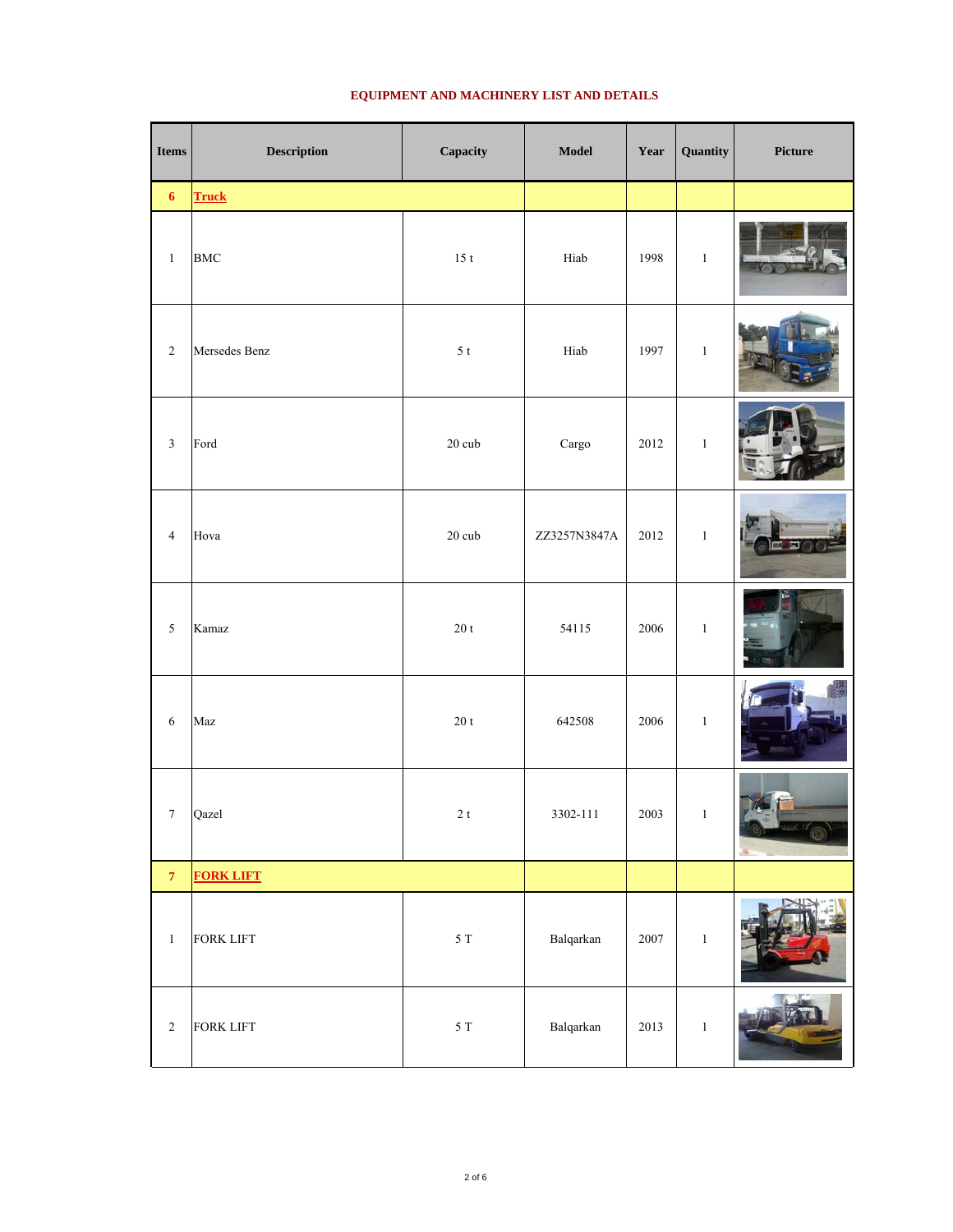| <b>Items</b>   | <b>Description</b>               | Capacity                                                                     | <b>Model</b>    | Year | Quantity     | <b>Picture</b> |
|----------------|----------------------------------|------------------------------------------------------------------------------|-----------------|------|--------------|----------------|
| 3              | <b>FORK LIFT</b>                 | $8\ {\rm T}$                                                                 | Catarpillar     | 1992 | $\mathbf{1}$ |                |
| 4              | <b>FORK LIFT</b>                 | 25 T                                                                         | Kalmar          | 1992 | $\mathbf{1}$ |                |
| $\bf{8}$       | <b>Air Compressor</b>            |                                                                              |                 |      |              |                |
| $\mathbf{1}$   | Air Compressor                   | 7 ATM (11,1)                                                                 | Atlas Copco     | 2012 | $\mathbf{1}$ |                |
| $\overline{c}$ | Air Compressor                   | 7 ATM (10)                                                                   | Atlas Copco     | 2006 | $\mathbf{1}$ |                |
| 3              | Air Compressor                   | 7 ATM (11,1)                                                                 | Atlas Copco     | 2008 | $\mathbf{1}$ |                |
| 9              | <b>GENERATOR</b>                 |                                                                              |                 |      |              |                |
| $\mathbf{1}$   | <b>GENERATOR GENPOWER G 278</b>  | 278 KVA 231/400V -<br>402 AM 50 HZ                                           | <b>GENPOWER</b> | 2004 | $\mathbf{1}$ |                |
| $\overline{c}$ | <b>GENERATOR GENPOWER G 226</b>  | 226 KVA 231/400V -<br>109-327 AM 50HZ                                        | <b>GENPOWER</b> | 2006 | $\mathbf{1}$ |                |
| $\mathfrak{Z}$ | <b>GENERATOR GENPOWER 50 KVA</b> | S-G 08060314, 50<br>KVA 231/400V                                             | <b>GENPOWER</b> | 2008 | $\mathbf{1}$ |                |
| $\overline{4}$ | <b>GENERATOR GENPOWER 70 KVA</b> | S-G120101303, 70<br>KVA 231/400V                                             | <b>GENPOWER</b> | 2012 | $\mathbf{1}$ | Tah.           |
| 5              | <b>GENERATOR 48 kva</b>          | <b>TİP 48 DD AE 48</b><br>KVA 69A--3000<br>U/DƏQ 50HZ 230-400<br>$\mathbf V$ | <b>KİRSCH</b>   | 2007 | $\mathbf{1}$ |                |
| $\sqrt{6}$     | <b>GENERATOR GENPOWER 22 KVA</b> | S-G120101303, 22<br>KVA 231/400V                                             | <b>GENPOWER</b> | 2012 | 1            |                |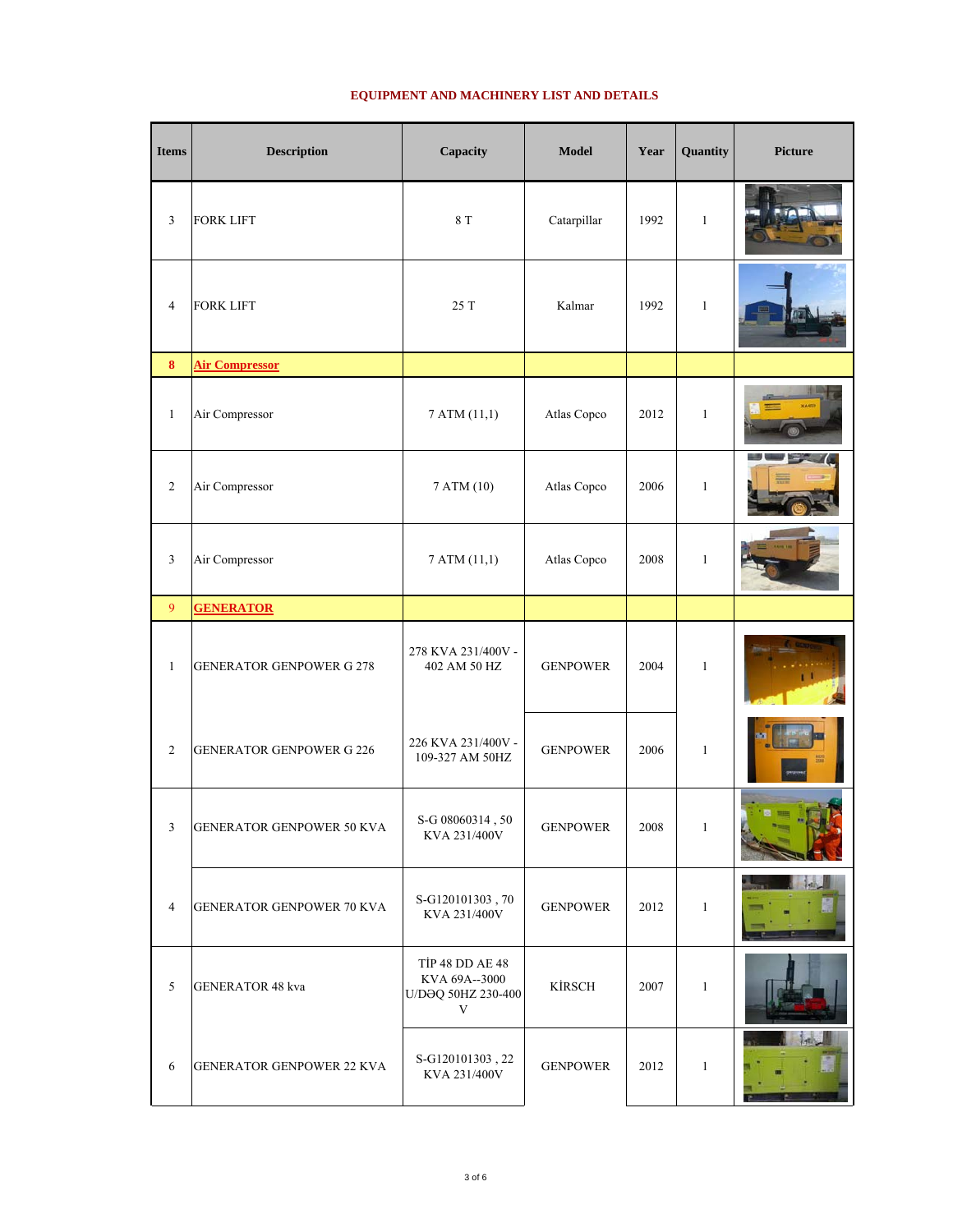| <b>Items</b>   | <b>Description</b>           | Capacity                           | <b>Model</b>                       | Year | Quantity     | <b>Picture</b>        |
|----------------|------------------------------|------------------------------------|------------------------------------|------|--------------|-----------------------|
| 10             | <b>LINKOLIN RANGER 205/D</b> |                                    |                                    |      |              |                       |
| $\mathbf{1}$   | LINKOLIN RANGER 205/D        | 9.5 KW 60HZ 29V                    | <b>LINKOLIN</b><br><b>ELECTRIC</b> | 2007 | 5            |                       |
| $\sqrt{2}$     | <b>LINKOLIN RANGER 205/D</b> | 9.5 KW 60HZ 29V                    | <b>LINKOLIN</b><br><b>ELECTRIC</b> | 2012 | 6            | L.<br><b>MOS 1033</b> |
| 11             | <b>PROJECTOR AMIDA</b>       |                                    |                                    |      |              |                       |
| $\mathbf{1}$   | PROJEKTOR AMIDA              | EUF-09799,RKP<br>25432             | <b>AMIDA</b>                       | 2006 | $\mathbf{1}$ |                       |
| $\mathfrak{2}$ | PROJEKTOR AMIDA              | EUF-09802,RKP<br>25434             | <b>AMIDA</b>                       | 2006 | $\mathbf{1}$ |                       |
| 12             | <b>COMPACTOR</b>             |                                    |                                    |      |              |                       |
| $\mathbf{1}$   | <b>COMPACTOR PALMA</b>       | SERİYA: 3343643,<br>TİP: 13LO313-- | Santral Elektrik                   | 2006 | $\mathbf{1}$ |                       |
| $\overline{c}$ | <b>COMPACTOR PALMA</b>       | PTK26/D, seria N<br>1170           | Santral Elektrik                   | 2011 | $\mathbf{1}$ |                       |
| $\mathfrak{Z}$ | <b>COMPACTOR PALMA</b>       | PTK26/D, seria N<br>1105           | Santral Elektrik                   | 2012 | $\mathbf{1}$ | <b>Report Follows</b> |
| $\overline{4}$ | <b>COMPACTOR PALMA</b>       | PTK26/D, seria N<br>1103           | Santral Elektrik                   | 2012 | $1\,$        |                       |
| $\sqrt{5}$     | <b>COMPACTOR PALMA</b>       | PTK26/D, seria N 005               | Santral Elektrik                   | 2012 | $\mathbf{1}$ |                       |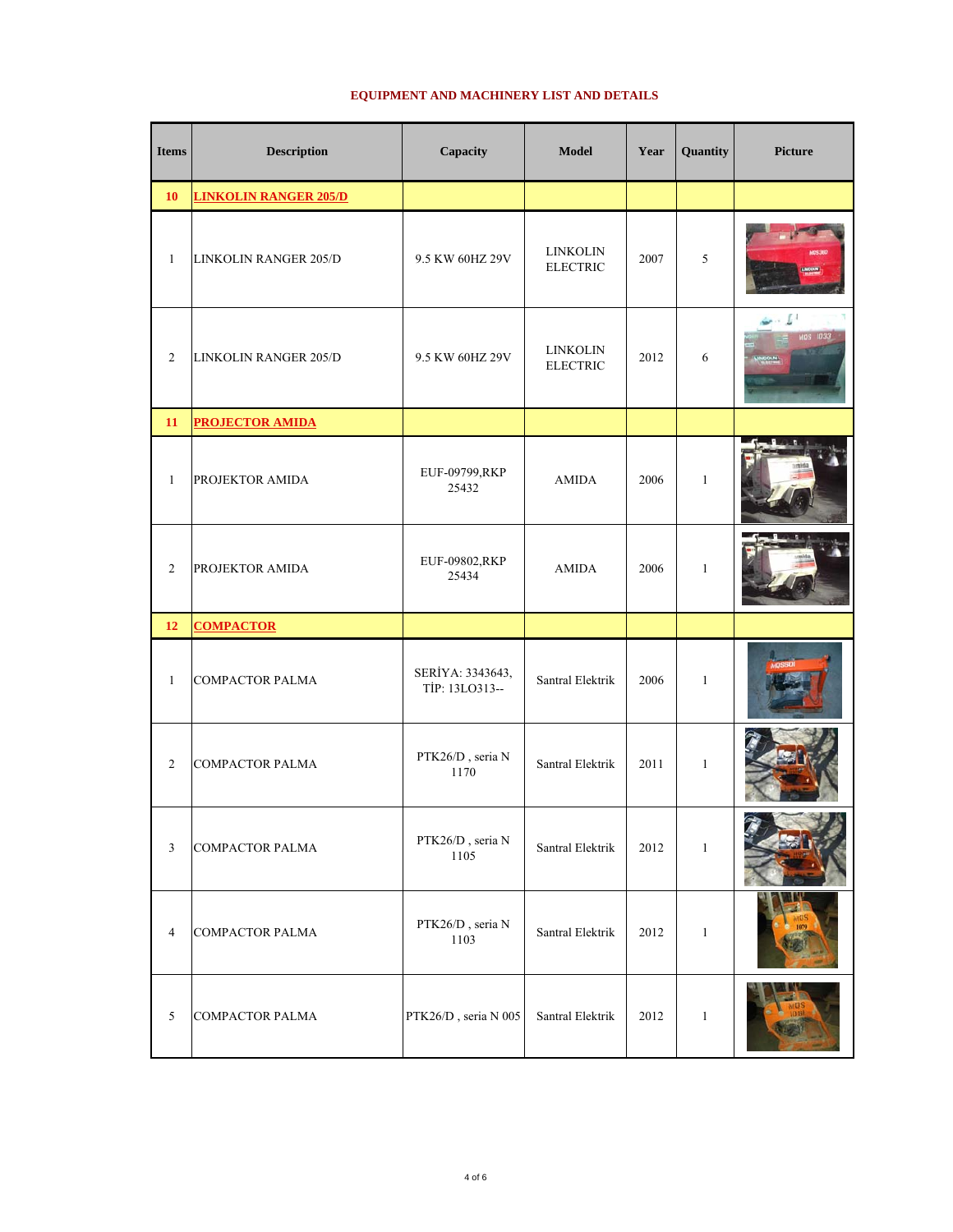| <b>Items</b>   | <b>Description</b> | Capacity                     | Model            | Year | Quantity     | <b>Picture</b>       |
|----------------|--------------------|------------------------------|------------------|------|--------------|----------------------|
| 13             | <b>VIBRATOR</b>    |                              |                  |      |              |                      |
| $\mathbf{1}$   | Vibrator Palma     | PSV-40, 003                  | Santral Elektrik | 2012 | $\mathbf{1}$ | $\vert$ <sub>0</sub> |
| $\overline{2}$ | Vibrator Palma     | PSV-47D,004                  | Santral Elektrik | 2012 | $\mathbf{1}$ | 1122                 |
| 3              | Vibrator Palma     | PSV-47D,007                  | Santral Elektrik | 2012 | $\mathbf{1}$ |                      |
| $\overline{4}$ | Vibrator Palma     | PSV-47D,009                  | Santral Elektrik | 2012 | $\mathbf{1}$ |                      |
| 5              | Vibrator Palma     | PSV-47D,010                  | Santral Elektrik | 2012 | $\,1\,$      |                      |
| 6              | Vibrator Palma     | PSV-47D,0605                 | Santral Elektrik | 2010 | $\mathbf{1}$ |                      |
| 14             | <b>Water Pumps</b> |                              |                  |      |              |                      |
| $\mathbf{1}$   | Robin DY-30        |                              | Xazar Elektrik   | 2009 | $\mathbf{1}$ |                      |
| $\sqrt{2}$     | Robin DY-23        | $\qquad \qquad \blacksquare$ | Santral Elektrik | 2011 | $\mathbf{1}$ |                      |
| $\mathfrak{Z}$ | Robin DY-23        | N-611, 1158026               | Santral Elektrik | 2012 | $\mathbf{1}$ |                      |
| $\overline{4}$ | Robin DY-23        | N-J11, 1159344               | Santral Elektrik | 2012 | $\mathbf{1}$ |                      |